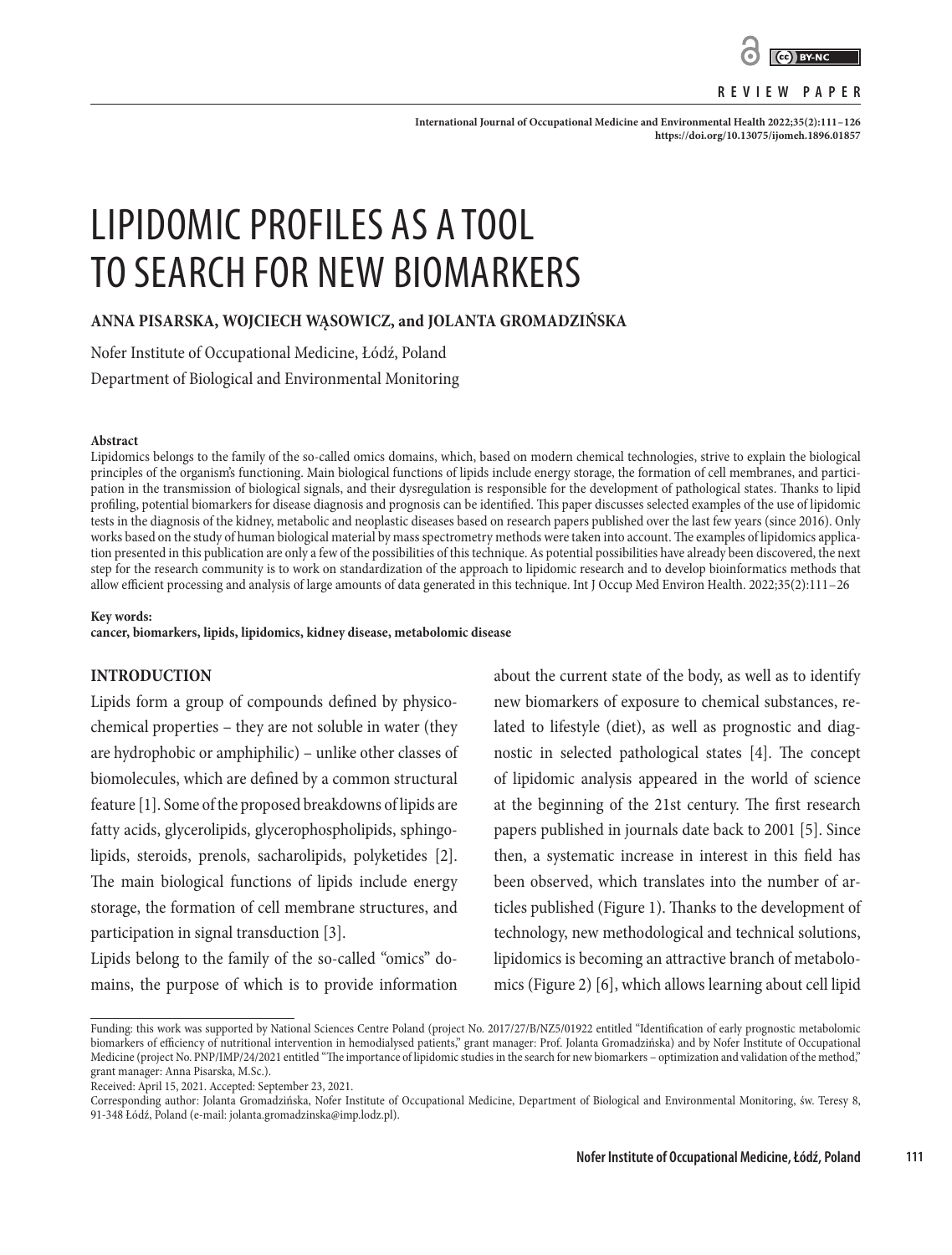

**Figure 1.** Annual number of publications for "lipidomics analysis" as searched in January 2021



**Figure 2.** The relationship between genomics, transcriptomics, proteomics and metabolomics

profiles, leading to understanding lifestyle changes, or in physiological and pathological states of the body [7]. The development of this field is therefore particularly important from the point of view of medicine, care for human health, and the need to diagnose adverse changes in the body as early as possible. The definition of lipidomics, created in 2003 and valid until today, is "the full characterization of lipid molecular species and their biological roles with respect to expression of proteins involved in lipid metabolism and function, including gene regulation" [1].

#### **Lipidomic analysis in the diagnosis of diseases**

Research in the field of lipidomics is focused on 5 major branches (Figure 3) [8]. Thanks to lipid profiling, it is possible to track changes in response to changing environmental conditions or the development of pathological



**Figure 3.** The 5 areas of development of lipidomics

conditions. Linking the lipid composition with changes in the body enables the identification of metabolic pathways. Potential lipid biomarkers can be used in the diagnosis and prognosis of diseases [9]. According to a 2018 report by the World Health Organization (WHO) [10] (presenting data for 2016) among the 10 most common causes of death (causing about 54% of all deaths) are, among others diabetes, cardiovascular disease, and some types of cancer. The following studies are presented on selected examples, proposing lipid biomarkers, supporting the early diagnosis of selected diseases.

## **METHODS**

Scientific articles were searched for within the following databases: PubMed and ScienceDirect. For this purpose, the following key words were used: "lipids," "lipidomics," "metabolism," "biomarkers" and accordingly "kidney disease," "cancer" and "diabetes." During the search operators "OR" and "AND" were used. For the analysis, scientific articles published after 2016 were selected. The next step was a detailed analysis of the articles and the selection of those in which analytical base was mass spectrometry. Only works based on the study of human biological material were taken into account. At the end 18 publications were selected the results of which are quoted and analyzed in this study. The background for the entire review was developed on the basis of the remaining 24 publications.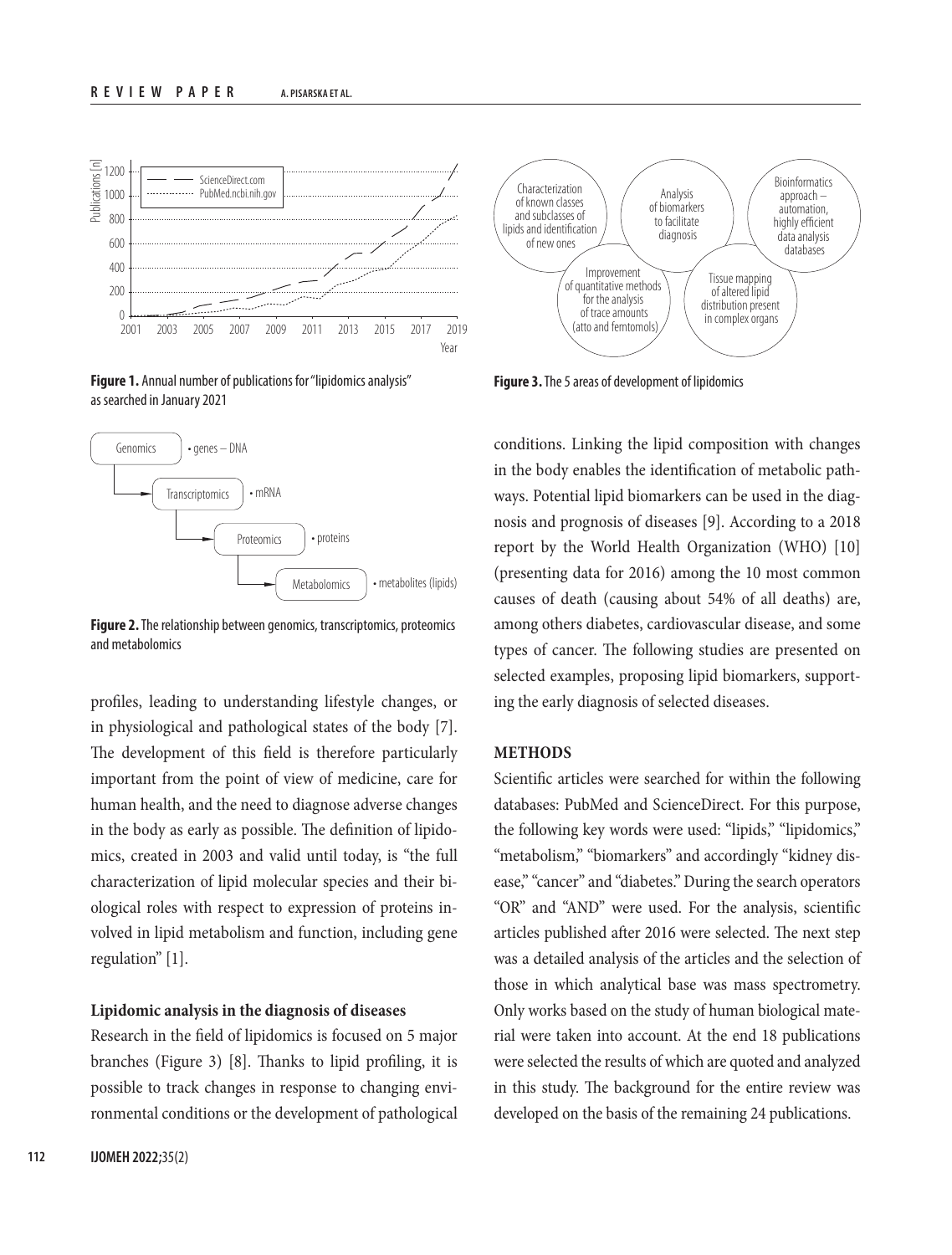## **RESULTS**

## **Chronic kidney disease**

Epidemiological studies show that the number of cases of kidney disease is constantly increasing in the world, one of which – chronic kidney disease (CKD) – is classified as a lifestyle disease. World data for 2017 shows 697.5 million cases of CKD, resulting in an estimated incidence of 9.1% in relation to the world population. Also, there were 1.2 million deaths from chronic kidney disease, and a further 1.4 million deaths from cardiovascular disease were attributed to renal impairment. In 1990, CKD was mentioned as the 17th cause of global deaths, in 2017 it was 12th place. Over the years, the mortality rate also increased – from 35.2% to 41.5% [11].

The development of pathological conditions in the kidneys results in a disturbance of the homeostasis, impaired blood filtration and consequently storage of toxins and metabolic products in the body. This starts an avalanche of gradual impairment of the work of subsequent organs. Early detection of CKD may lead to early treatment and consequently may stop the development of the disease in its initial stage (5 are distinguished). In extreme cases, end-stage kidney disease (ESRD) occurs, which requires dialysis or kidney transplantation [12]. Additionally, it causes a great economic burden on the health system. Calculations made by the team of Elshahat et al. [13], based on data collected up to 2015 (published in 2020, adjusted for inflation), indicate that the total costs of treating chronic kidney disease in mild stages (1–3) vary by USD 1600 up to >USD 25 000, and for patients with severe stages (4–5), the cost rises to >USD 56 000. Treating patients with end-stage kidney disease costs >USD 100 000.

Table 1 presents the potential associations of lipids with the prognosis for the occurrence of renal failure. In 2016, a study [14] was conducted to identify prognostic serum lipid metabolites in stages 2 and 3 of chronic kidney disease to predict disease progression to stage 5. The main

criterion to include patients in the study was glomerular filtration rate (eGFR) <30 ml/min. The study group consisted of a total of 200 patients followed for 6 years, of whom 79 had progression to end-stage renal disease, and in 121 patients without progression, only an eGFR reduction of less than 25% was observed.

For lipidomic analysis, liquid chromatography was used along with mass spectrometry and a time-of-flight analyzer (LC-TripleTOF-MS). Using the data obtained from the test group, out of 510 initially identified lipids, 49 were qualified (after taking into account statistical methods) for analysis for the prognostic aspect of the development of kidney disease. At the metabolite level, the independent predictors of progression that were most accurate in all 3 classification methods used (partial least squares-discriminant analysis [PLS-DA], false discovery rate [FDR], random forest [RF]) were diacylglycerols (DAG) (36:0), DAG (32:0), and monoacylglycerol (MAG) (16:0). Diacylglycerols (36:0) and DAG (32:0) were associated with slower disease progression, while MAG (16:0) was associated with faster progression to end-stage renal disease, regardless of the parameters of eGFR and UPCR (urine protein creatinine ratio).

Using the ultra-performance liquid chromatography with a high definition mass spectrometry (UPLC-HDMS), a different profile of metabolites was proposed by an international team of scientists from China and the USA [15]. The metabolic profile of the serum was compared in 180 patients with chronic kidney disease (diagnosed stages 4–5) and 120 healthy people. Patients with acute kidney injury, liver disease, systemic disease as diabetes, lupus erythematous, amyloidosis, patients treated with immunosuppressants in the last 6 months of chemotherapy in the last 2 years, and patients undergoing chronic dialysis or kidney transplantation were excluded.

To find the best combination of significantly altered concentrations of lipid types, several statistical methods were used (including principal component analysis [PCA], or-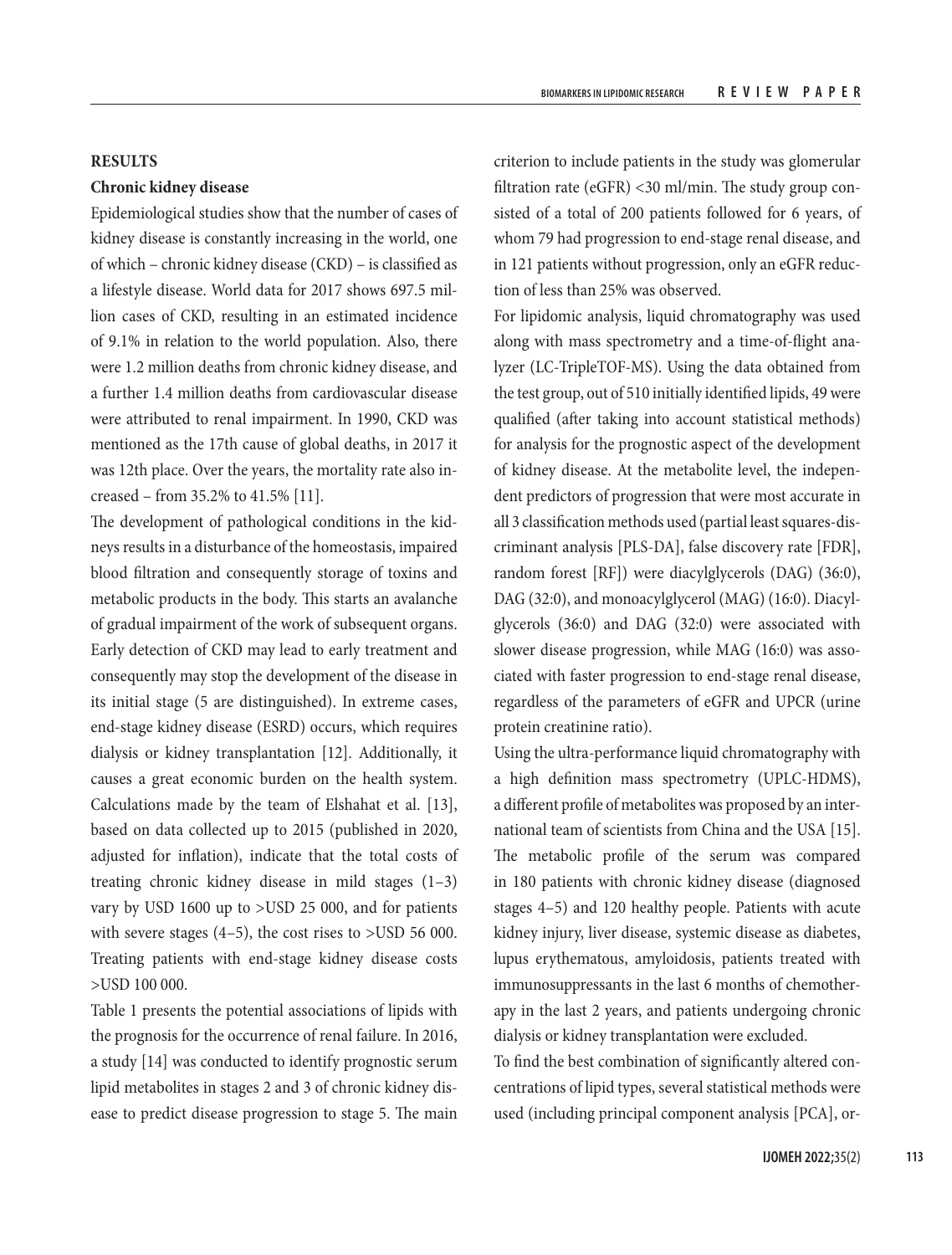| Disease and sample                         | Lipids and their concentration*                                                                                           | Method                     | Reference | Test group                                               | Year |
|--------------------------------------------|---------------------------------------------------------------------------------------------------------------------------|----------------------------|-----------|----------------------------------------------------------|------|
| Progression to end stage<br>kidney disease |                                                                                                                           |                            |           |                                                          |      |
| serum                                      | DAG (36:0) $\downarrow$<br>DAG $(32:0)$<br>MAG (16:0) 1                                                                   | LC-TripleTOF-MS            | 14        | 79 participants with ESRD<br>and 121 without progression | 2016 |
| Chronic kidney disease                     |                                                                                                                           |                            |           |                                                          |      |
| serum                                      | methyl hexadecanoic acid 1<br>LPC $(24:1)$ $\uparrow$<br>3-oxooctadecanoic acid $\uparrow$<br>PC (20:2/24:1) $\downarrow$ | UPLC-HDMS                  | 15        | 300 participants<br>(including 120 controls)             | 2017 |
| plasma                                     | LPC $(18:2)$<br>LPC $(20:3)$                                                                                              | FIA-MS/MS<br>GC-MS         | 16        | 77 participants at different stages<br>of the disease    | 2019 |
| plasma                                     | saturated C16-C20 free fatty acids 1                                                                                      | LC-MS                      | 17        | 214 participants at different stages<br>of the disease   | 2018 |
| serum                                      | LPE $(18:1)$ <sup><math>\uparrow</math></sup><br>LPE (20:4) $\uparrow$                                                    | HPLC-TOF-MS<br>$GC-QqQ/MS$ | 18        | 60 participants<br>(including 30 controls)               | 2019 |

**Table 1.** Candidate for selective biomarkers of chronic kidney disease in articles published after 2016 collected on Pubmed and ScienceDirect in March 2021

DAG – diacylglycerol; FIA-MS/MS – flow injection tandem mass spectrometry; GC-MS – gas chromatography combined with mass spectrometry; GC-QqQ/MS – gas chromatography combined with triple quadrupole mass spectrometry; HPLC-TOF-MS – hight-performance liquid chromatography combined with mass spectrometry and a time-of-flight analyzer; LC-MS – liquid chromatography with mass spectrometry; LC-TripleTOF-MS – liquid chromatography with mass spectrometry and time-of-flight analyzer; LPC – lysophosphatidylcholine; LPE – lysophosphatidylethanolamine; MAG – monoacylqlycerol; PC – phosphatidylcholine; UHPLC-HDMS – ultra-performance liquid chromatography with a high definition mass spectrometry.

\* The levels of potential biomarkers defined as (↓) and (↑) correspondingly represent down- and up-regulation.

thogonal projections to latent structures discriminant analysis [OPLS-DA], analysis of variance [ANOVA], Mann-Whitney test, FDR). Significantly higher concentrations of methylhexadecanoic acid, lysophosphatidylcholine LPC (24:1), and 3-octadecadecanoic acid as well as significantly lower concentrations of phosphatidylcholine PC (20:2/24:1) were strongly correlated with the eGFR and UPCR parameters and were classified by the researchers as the most significant changes in lipid metabolites in patients with CKD. In 2019 an international team of scientists [16] presented the results of their research, the aim of which was to determine the concentration of lipids in the plasma of patients with CKD and patients undergoing hemodialysis (HD).

The study involved 77 people who were divided into 3 groups according to the stage of kidney disease: CKD stage 2–3, CKD stage 4–5, hemodialysis patients. The concentrations of phosphatidylcholines (PC), sphingomyelins (SM), and lysophosphatidylcholines (LPC) were determined by flow injection tandem mass spectrometry (FIA-MS/MS). Fatty acids (FA) were analyzed as the corresponding fatty acid methyl esters (FAME) using gas chromatography combined with mass spectrometry (GC-MS). Two hundred thirty-nine types of lipids have been identified and 34 of them indicated significant differences between patients in the CKD stage 2–3 and HD groups and 29 between the CKD stage 4–5 and HD groups. Except for 1 case (nonesterified elaidic acid (C18:1ω9t)), a reduction in specific lipids was observed in the group of hemodialysis patients. There were no significant differences in LPC concentrations between patients in CKD 2-3 and CKDE 4-5 groups, with 2 exceptions, i.e., LPC (20:3 and 20:4),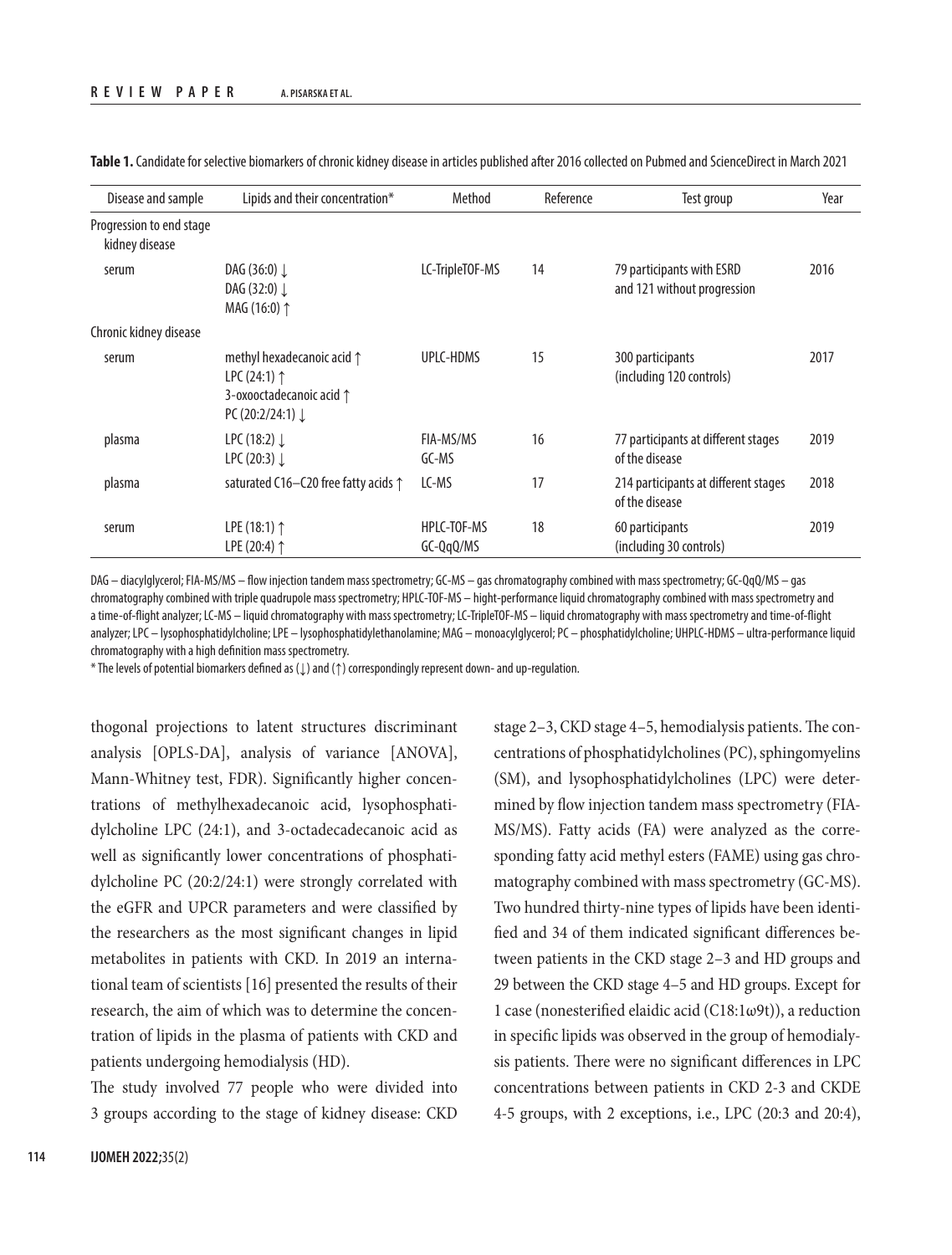the concentration of which gradually decreased from CKD stage 2–3 to HD.

Patients' health status was assessed after 3 years by analyzing medical records and/or contacting patients or relatives. There was a correlation between increased levels of lysophosphatidylcholine LPC and a better prognosis for slowing disease progression and increasing survival time. Among this group, especially 2 LPC compounds: LPC (18:2) and LPC (20:3), after correcting the values for albumin concentration, were still statistically significantly higher. Also, scientists from the United States published in 2018 [17] the results of their analyzes on the identification of lipid classes are related to changes in acylcarnitine level in all stages of CKD. The team hypothesized that there are dynamic changes in the quantitative composition of plasma lipids in patients at all stages of chronic kidney disease and that these changes are related to impaired lipids catabolic processes (β-oxidation). The study included 214 people: 36 in stage 1 or 2 of CKD, 99 in stage 3, 61 in stage 4, and 18 in stage 5. In total 517 serum lipids detected in positive and negative ion modes and finally concentrations of 330 lipids from 17 different classes were measured using liquid chromatography with mass spectrometry (LC-MS). The key changes observed were greater amounts of saturated C16-C20 free fatty acids (FFAs) in combination with a reduced ratio of long and medium-long acylcarnitines, which are a marker of impaired β-oxidation, which may contribute to further CKD progression.

In 2019 Polish scientists [18] conducted a study to determine the metabolic pattern based on which it is possible to distinguish healthy patients from those with chronic kidney disease and to determine quantitative and qualitative changes in metabolites between stage 3 and 4 of the disease. The work uses high-performance liquid chromatography combined with mass spectrometry and a timeof-flight analyzer (HPLC-TOF-MS) and gas chromatography combined with triple quadrupole mass spectrometry (GC-QqQ/MS).

Sera collected from 14 patients in CKD stage 3, 16 patients in stage 4, and 30 healthy people were used for the study. The collected data were subjected to advanced statistical analysis, using, inter alia, PCA analysis, Student's t-test, Mann-Whitney-Wilcoxon test, FDR, p-value and variable importance of projection (VIP), selectivity ratio (SR), ANOVA, or Fisher's least significant differences (LSD). Significantly statistically reduced concentrations of several lysophosphatidylcholines: LPC (16:1), LPC (20:3), and LPC (20:4) were considered potential markers in CKD patients compared to the healthy group. Additionally, a relationship was also observed between the LPC (18:3) concentration and eGFR in the CKD group. Taking into account disease progression, higher concentrations of lysophosphatidylethanolamines LPE (18:1) and LPE (20:4) were considered significant markers in patients with stage 3 and 4 CKD compared to the control group.

# **Cancer**

In 2018, the Global Cancer Observatory (GCO) database published estimates of global incidence and mortality from 36 types of cancer. The list covered 185 countries. Figure 4 shows the case distribution of the 4 deadliest neoplasms in 2018, distinguishing between women and men [19]. According to the estimates of Pilleron et al.  $[20]$  by 2050, only those aged ≥80 will be diagnosed with >6.9 million new cases of cancer (which will constitute 21.5% of cases in total in all age groups



**Figure 4.** Distribution of the 4 deadliest neoplasm in 2018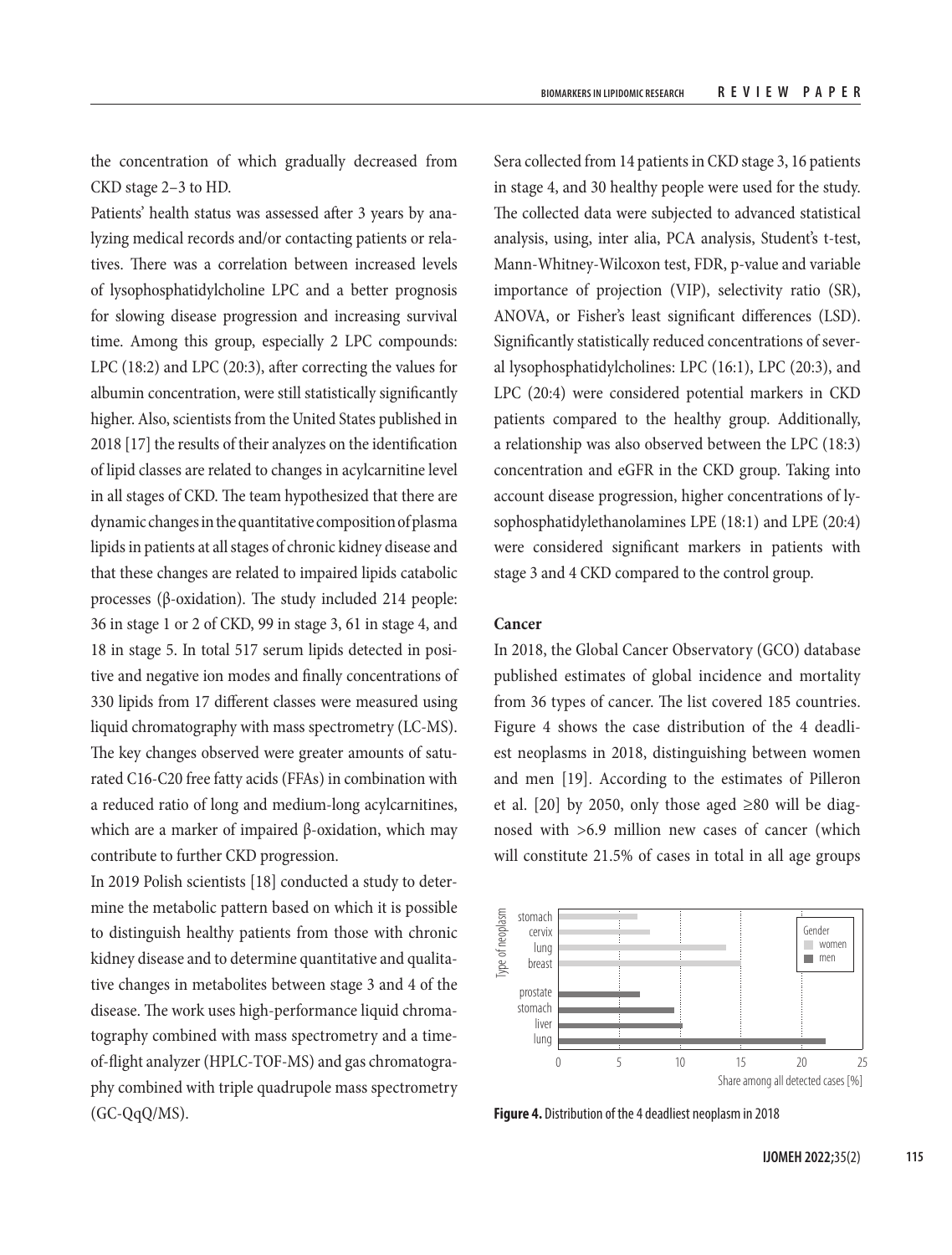| Disease and sample          | Lipids and their concentration*                                                                                           | Method                            | Reference | Test group                                                                                  | Year |
|-----------------------------|---------------------------------------------------------------------------------------------------------------------------|-----------------------------------|-----------|---------------------------------------------------------------------------------------------|------|
| Lung cancer                 |                                                                                                                           |                                   |           |                                                                                             |      |
| plasma                      | LPE (18:1) 1<br>ePE (40:4) 1<br>CE (18:2) $\downarrow$<br>SM (22:0) $\downarrow$                                          | ESI-MS                            | 21        | 346 samples (including<br>113 adenocarcinomas, 86 squamous<br>cell carcinoma, 147 controls) | 2017 |
| serum                       | LPC (18:2) ↓                                                                                                              | MALDI-TOF-MS                      | 22        | 400 samples (including 300 controls)                                                        | 2017 |
| serum                       | FA (20:4) $\downarrow$<br>FA (22:0) $\downarrow$<br>LPE (20:4) 1                                                          | UHPLC-Q-TOF/MS                    | 23        | 127 samples (including 63 controls)                                                         | 2020 |
| plasma                      | TG $(50:1)$ $\uparrow$<br>TG (54:4) 1<br>PE (38:3) ↓<br>PE (18:1p/20:4) ↓<br>SM (d18:1/20:0) ↓                            | UHPLC-ESI-MS/MS                   | 24        | 37 samples (including 20 controls)                                                          | 2019 |
| Liver cancer                |                                                                                                                           |                                   |           |                                                                                             |      |
| plasma                      | PI (16:0/18:2) 1<br>PI (16:0/20:4) 1<br>PI (18:0/20:3) 1<br>DAG (16:1/18:0) 1                                             | UHPLC-ESI-MS/MS                   | 24        | 41 samples (including 20 controls)                                                          | 2019 |
| Gastric cancer              |                                                                                                                           |                                   |           |                                                                                             |      |
| plasma                      | PC (36:3) $\downarrow$<br>PC (36:4) $\downarrow$<br>LPA (18:2) ↓                                                          | UHPLC-ESI-MS/MS                   | 24        | 40 samples (including 20 controls)                                                          | 2019 |
| <b>Breast cancer</b>        |                                                                                                                           |                                   |           |                                                                                             |      |
| tissue samples              | TG (m/z 879.8) ↓<br>TG (m/z 881.8) ↓<br>TG (m/z 907.8) ↓<br>PC (m/z 782.6) 1<br>PC (m/z 725.6) 1<br>PC (m/z 756.6) ions 1 | FNA combined with<br>MALDI-TOF/MS | 25        | 8 samples (in pair tumor<br>and normal tissues)                                             | 2017 |
| plasma                      | panel of 15 plasma lipid $-$ 4 LPC $\downarrow$<br>6 PC 1<br>2 ePC $\uparrow$<br>3 CE species $\downarrow$                | LC-ESI-MS/MS                      | 26        | 194 samples (84 with early-stage breast<br>cancer and 110 with benign disease)              | 2016 |
| Cervix cancer               |                                                                                                                           |                                   |           |                                                                                             |      |
| plasma                      | PC (18:1/15:0) $\downarrow$<br>PC (18:2/20:5) ↓<br>LPC (18:0) 1<br>LPC (10:0) 1                                           | UPLC-MS                           | 27        | 182 samples (89 with cervical cancer<br>and 93 with uterine fibroids)                       | 2016 |
| Prostate cancer             |                                                                                                                           |                                   |           |                                                                                             |      |
| urine (urinary<br>exosomes) | LacCer (d18:1/16:0) 1<br>PS (18:1/18:1) ↓<br>PS (18:0/18:2) 1                                                             | LC-MS/MS                          | 28        | 28 samples (including 13 controls)                                                          | 2017 |

**Table 2.** Candidate for selective biomarkers of neoplasms in articles published after 2016 collected on Pubmed and ScienceDirect in March 2021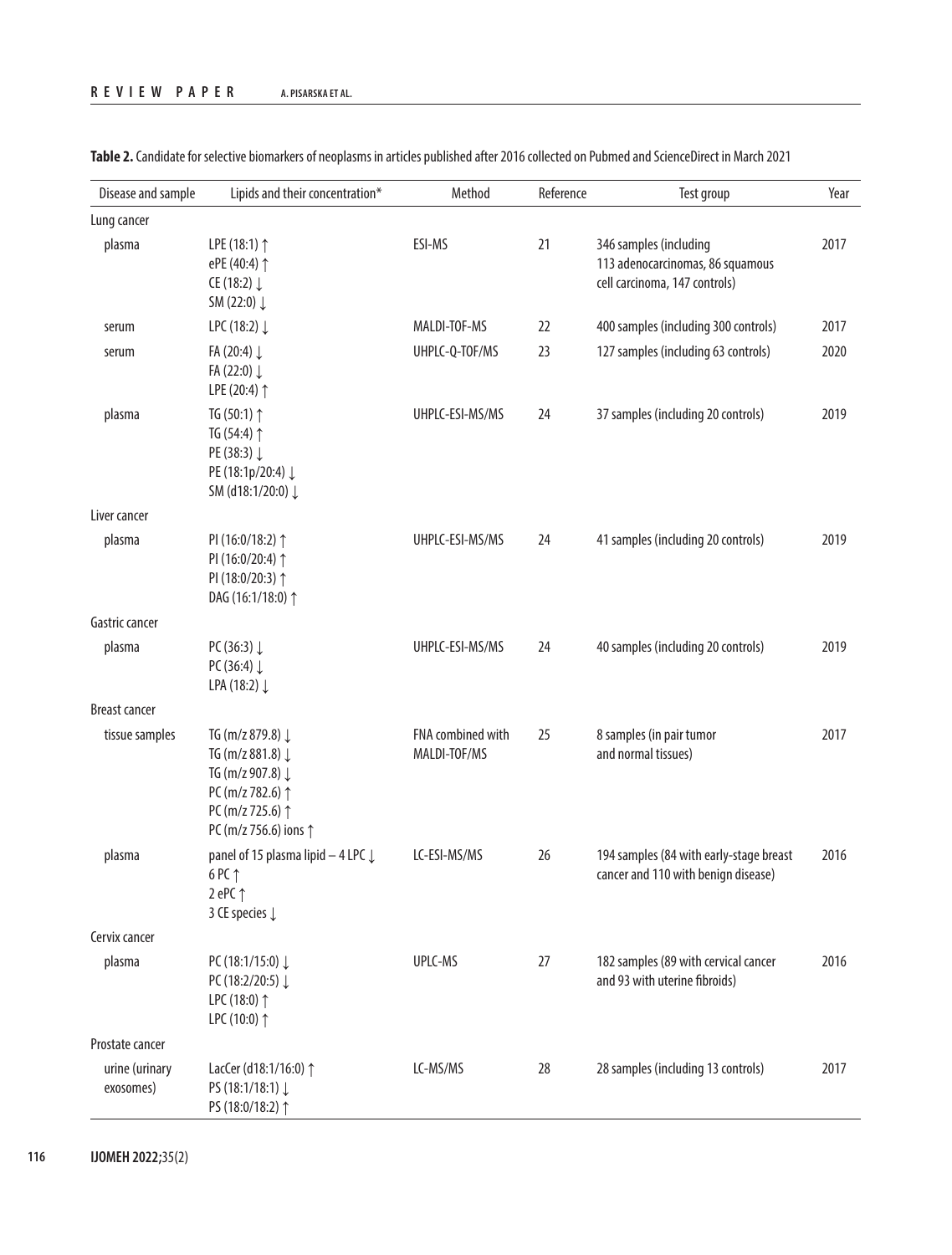| Disease and sample      | Lipids and their concentration*                                         | Method | Reference | Test group                                                               | Year |
|-------------------------|-------------------------------------------------------------------------|--------|-----------|--------------------------------------------------------------------------|------|
| Prostate cancer – cont. |                                                                         |        |           |                                                                          |      |
| tissue                  | linoleic acid $\uparrow$<br>arachidonic acid 1<br>oleic acid $\uparrow$ | GC-MS  | 29        | 102 samples<br>(including 50 benign prostatic hyperplasia<br>as control) | 2021 |

**Table 2.** Candidate for selective biomarkers of neoplasms in articles published after 2016 collected on Pubmed and ScienceDirect in March 2021 – cont.

CE – cholesteryl esters; DAG – diacylglycerol; ePC – ether–linked phosphatidylcholine; ePE – phosphatidylethanolamine (PE) with one ether-linked (alkyl or alkenyl) chain; ESI-MS - electrospray ionisation mass spectrometry; FA – fatty acid; FNA - fine needle aspiration; GC-MS – gas chromatography; LC-ESI-MS/MS – liquid chromatography with tandem triple quadrupole mass spectrometry with electrospray ionization; LC-MS/MS - liquid chromatography with tandem mass spectrometry; LecCer – lactosylceramide; LPA – lysophosphatidic acid; LPC – lysophosphatidylcholine; LPE – lysophosphatidylethanolamine; MALDI-TOF-MS – matrix-assisted laser desorption/ionization mass spectrometry with time-of-flight analyzer; PC – phosphatidylcholine; PE – phosphatidylethanolamine; PI – phosphatidylinositol; PS – phosphatidylserine; SM – sphingomyelin; TG – triacylglycerol; UHPLC-ESI-MS/MS – ultra-efficient liquid chromatography with electrospray ionization and tandem mass spectrometry; UHPLC-Q-TOF/MS – ultra-high performance liquid chromatography in combination with quadrupole mass spectrometry with time-of-flight analyzer; UPLC-MS – ultra-performance mass spectrometry liquid chromatography.

\* The levels of potential biomarkers defined as (↓) and (↑) correspondingly represent down- and up-regulation.

in the world), which would be an increase of 200% compared to 2018 data. Undoubtedly, early diagnosis could inhibit predicting such a dramatic increase in the incidence. Table 2 presents selected examples of the relationship between a given disease entity and lipids, the changes in the concentration of which in the samples was observed during the research, thanks to which they can probably be used in cancer prognosis.

In 2017 the team of Yu et al. [21] used lipidomics to identify markers of lung cancer. In the study, plasma samples from 199 patients with early-stage non-small cell lung cancer (NSCLC), including 113 adenocarcinomas and 86 cases of squamous cell carcinoma, were profiled by mass spectrometry. The control consisted of 147 plasma samples collected from healthy people. In the first stage, after the identification of 361 lipids in the samples, those for which there was evidence of low clinical usefulness were excluded, e.g., due to very low concentrations  $\left($  <10 nmol/ $\mu$ l in plasma) or their slight differences between patients and healthy people  $(\leq 10\%)$ . After the evaluation of the diagnostic value for the obtained data (i.e., sensitivity  $\geq 80\%$ , specificity  $\geq 50\%$ , receiver operating characteristic [ROC] ≥80%), no lipid meeting the required criteria was identified. The use of a combined

biomarker strategy allowed to define a panel of lipids that are candidate biomarkers for the early detection of NSCLC disease – LPE (18:1), phosphatidylethanolamine with 1 ether-linked (alkyl or alkenyl) chain PE (40:4), cholesteryl ester CE (18:2) and SM (22:0). The limitation of this study is the lack of analyzes of samples of benign lung tumors, which would be additional confirmation for the proposed panel of lipid biomarkers.

In the same year, a team of researchers from Poland [22] used matrix-assisted laser desorption/ionization mass spectrometry with a time-of-flight analyzer (MALDI-TOF-MS) to analyze serum samples from 100 patients with early-stage lung cancer (including 31 cases detected by screening) and from an age and gender-matched group of 300 healthy participants in a lung cancer screening program to determine tumor-specific lipid profiles. The analysis revealed 209 lipids differentiating tumor and control samples. After using statistical tools, (including Bonferroni correction) for multiple comparison, 59 components retained statistically significant differences. Lysophosphatidylcholine LPC (18:2), LPC (18:1), and LPC (18:0) concentrations were significantly lower in the serum of cancer patients. A complementary approach was introduced using LC-MS in samples from 100 cancer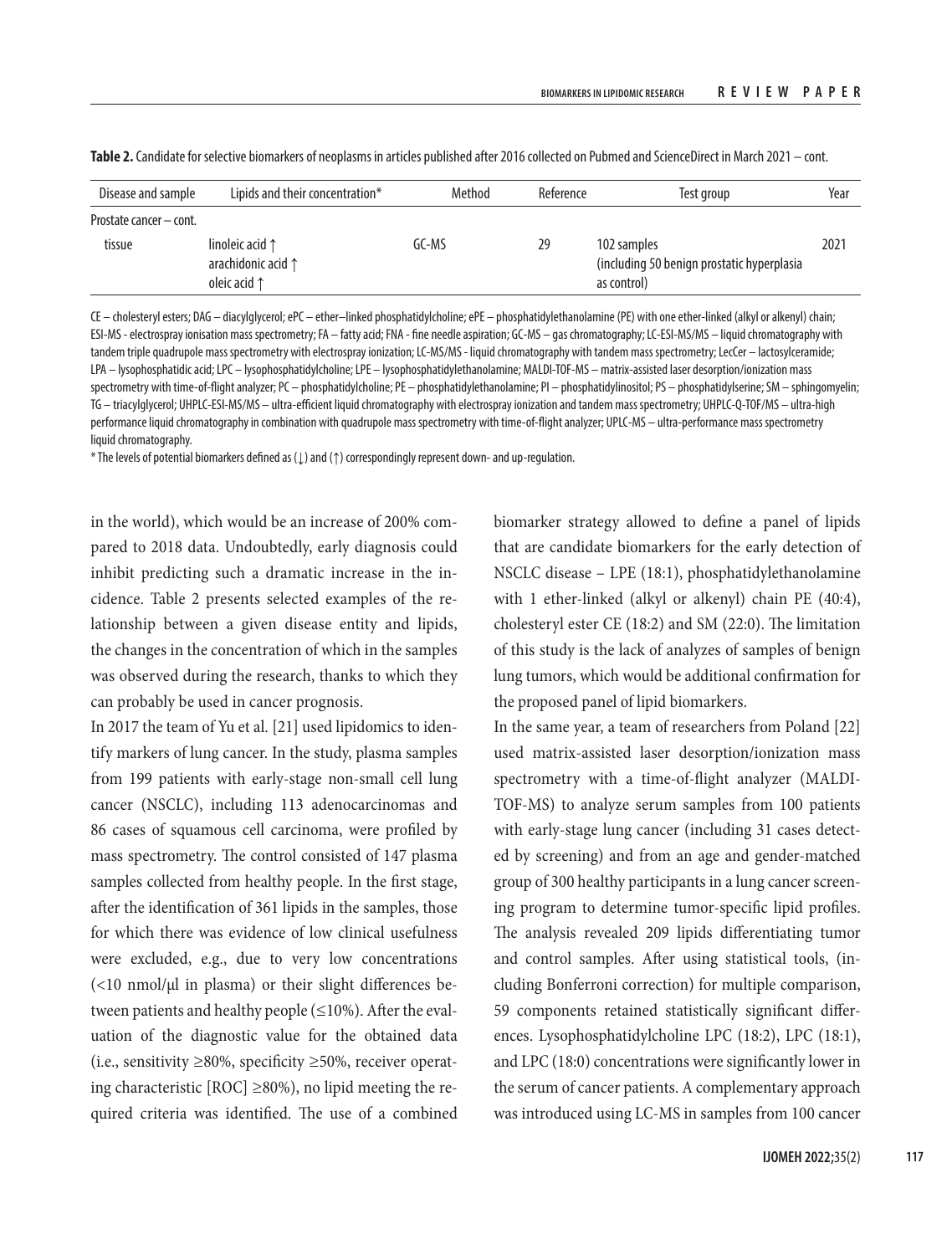patients and 100 controls, confirming the previously obtained results.

Based on the collected data, it was found that satisfactory results to which it is possible to distinguish sick people from healthy people are obtained based on the concentration of LPC alone (18:2). The MALDI-TOF-MS used in the above-mentioned study made it possible to detect tumor-specific serum lipid profiles, but a direct identification of all their types was not possible due to the relatively low mass resolution in the technique used.

Lung cancer biomarkers were also investigated by the team of Noreldeen et al. [23] using non-targeted lipidomic profiling based on ultra-high performance liquid chromatography in combination with quadrupole mass spectrometry with a time-of-flight analyzer (UHPLC-Q-TOF/MS). A study was conducted to define more than 1 lipid metabolite in serum samples of non-small cell lung cancer patients. A total of 127 women was participating in the study, and 63 of them were in control. The total number of lipid ions detected was 276 and 260 in negative and positive mode, respectively. After taking into account statistical methods (including PCA, PLS-DA, Mann-Whitney U test), a total of 79 lipid ions showed statistically significant differences between women diagnosed with lung cancer and controls. The data indicated that in serum of non-smoking women with non-small cell-lung cancer 12 individuals is promising biomarkers, especially in the metabolism of fatty acids and lysophosphatidylethanolamines – FA (20:4), FA (22:0), and LPE (20:4). The concentration of FA (20:4) was always lower, while FA (20:0) and LPE (20:4) showed always higher levels in patients with early-stage lung cancer than in the control group. The authors suggest that the combined analysis of the concentrations of the 3 metabolites mentioned may serve as a sensitive and specific biomarker to distinguish NSCLC patients from healthy individuals (also to patients with early-stage cancer).

South Korean researchers [24] analyzed plasma samples from 58 cancer patients of various locations (including liver, stomach, lung cancer) to determine the differences in lipid metabolism between these types of cancer compared to 20 healthy subjects. Only male samples were used in the study to exclude possible hormonal effects on the regulation of blood lipid metabolite levels. The analysis was performed using ultra-efficient liquid chromatography with electrospray ionization and tandem mass spectrometry (UHPLC-ESI-MS/MS). The use of nontargeted lipidomics allowed to identify of 335 lipids, among which 50 were selected, present in a concentration 2 times higher ( $p < 0.01$ ) in at least one of the tumors as compared to the control. The number of lipids considered significant in the 3 types of cancer was 8, in 2 types it was already 15.

Further analysis allowed for the identification and selection of lipids specific for each tumor:

- liver: phosphatidylinositoles PI (16:0/18:2), PI (16:0/ 20:4), PI (18:0/20:3) and diacylglycerol DAG (16:1/18:0);
- stomach: phosphatidylcholines PC (36:3) and PC (36:4) and lysophosphatidic acid LPA (18:2);
- lungs: triacylglyceroles TG (50:1) and TG (54:4), phosphatidylethanoloamines PE (38:3) and PE (18:1p/20:4) and sphingomyelin SM (d18:1/20:0).

Researchers in Taiwan [25] proposed a complementary cytology test technique to improve the accuracy of breast cancer diagnoses by detecting lipid biomarkers. The study used tissues collected during a fine needle aspiration (FNA), from which the lipid fraction was then extracted and characterized by mass spectrometry using the MALDI-TOF technique. Tissue samples were collected during surgical operations in pairs – tumor and normal tissue. To avoid interference from heme (m/z 616) that is released from hemoglobin in tissue samples during the biopsy, the molecular profile was narrowed down to the range of 700–1000 Da. Very high intensity of TG ion signals (m/z 879.8, m/z 881.8, and m/z 907.8)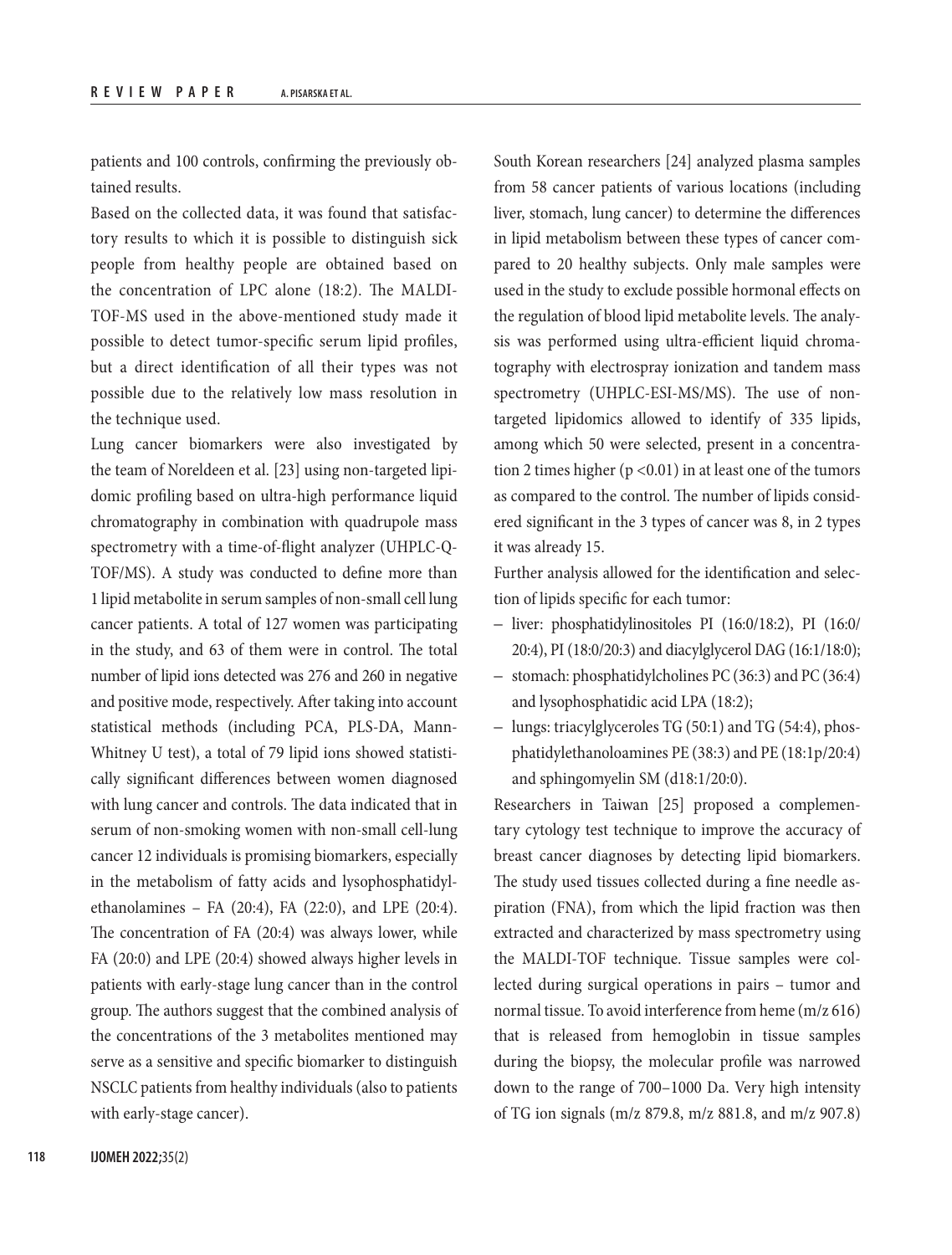– was detected in the area of tissue not affected by neoplastic lesions, and the reverse trend of TG ion signals was found in the area of neoplastic tissue. In contrast, very strong phosphatidylcholines PC ion signals (m/z 782.6, m/z 725.6, and m/z 756.6) were detected in the area of neoplastic tissue and low intensities in unchanged control tissues. Lipid biomarkers, proposed in this study were identified in intraoperatively harvested breast tissues. The idea behind this study was to develop a strategy to support biopsy by identifying molecular biomarkers during initial diagnosis.

A joint team of scientists from China and the USA had a different approach to the use of lipidomic tests related to breast cancer diagnosis [26]. A study was carried out to identify a lipid panel that could distinguish early-stage breast cancer from benign lesions and serve as potential biomarkers in the diagnosis of breast cancer. A total of 194 plasma samples from 84 women with early-stage breast cancer (stage 0–II) and 110 patients with benign tumors were analyzed using tandem triple quadrupole mass spectrometry with electrospray ionization (LC-ESI-MS/MS). From the initial number of 367 lipids, after the introduction of restrictions on, *inter alia*, the minimum concentration in the samples was reduced to 191. Then, after taking into account the statistical significance and the Student's t-test, a total of 15 lipids (lysophosphatidylcholines LPC (18:3), LPC (20:2), LPC (20:1), LPC (20:0), cholesteryl esters C (19:1) CE, C (19:0) CE, C (20:0) CE, phosphatidylcholines PC (32:1), PC (34:4), PC (38:3), PC (40:5), PC (40:3), PC (44:11), ether-linked phosphatidylcholine PC (32:2), ePC (38:3)) have been identified as potential biomarkers to help diagnose breast cancer.

When using binary logistic regression to build a predictive model, it was found that single groups of lipids did not give good diagnostic results and it was necessary to consider all 15 lipids simultaneously. The limitations of this study consisted in the large diversity among the benign breast

tumors studied (including hyperplasia, fibroadenoma, cysts, and other unspecified changes), low race differentiation (>90% were Caucasian), and the inability to correlate changes in potential lipid biomarkers with the size of tumors (due to the lack of information about their size). Given the steadily increasing number of cervical cancer cases in developing countries, an international team led by Yin et al. [27] conducted an ultra-performance mass spectrometry liquid chromatography (UPLC-MS) non-targeted analysis of plasma samples from 89 patients diagnosed with cervical cancer (SCC) and 93 controls from patients with uterine fibroids (UF). Using the multivariate statistical analysis of PLS-DA, 10 lipid metabolites with significantly different levels of expression were selected between patients with SCC and UF. Using an area under the curve (AUC) ratio ≥0.75, 4 potential tumor biomarkers were selected – phosphatidylcholines PC (18:2/20:5) and PC (18:1/15:0), lysophosphatidylcholines LPC (10:0) and LPC (18:0).

To further validate the results obtained with the chromatographic method, the concentrations of phosphatidylcholine and lysophosphatidylcholine in the plasma of patients with SCC and UF were tested with ELISA tests. Analogous differences were obtained – the concentration of PC was significantly lower in the serum of patients with cervical cancer compared to the controls, the relationship was reversed in the case of LPC.

The obtained results suggest that changes in the concentration of selected lipids can be used as potential biomarkers for the diagnosis of cervical cancer. The best values of sensitivity, specificity, and AUC were achieved considering all 4 metabolites simultaneously. Similar incidence statistics are represented by cervical cancer in women and prostate cancer in men.

A Scandinavian team of scientists has been looking for potential biomarkers in prostate cancer [28]. In a study conducted on 28 samples (including 13 from healthy subjects and 15 diagnosed with prostate cancer) by liquid chromatography with tandem mass spectrometry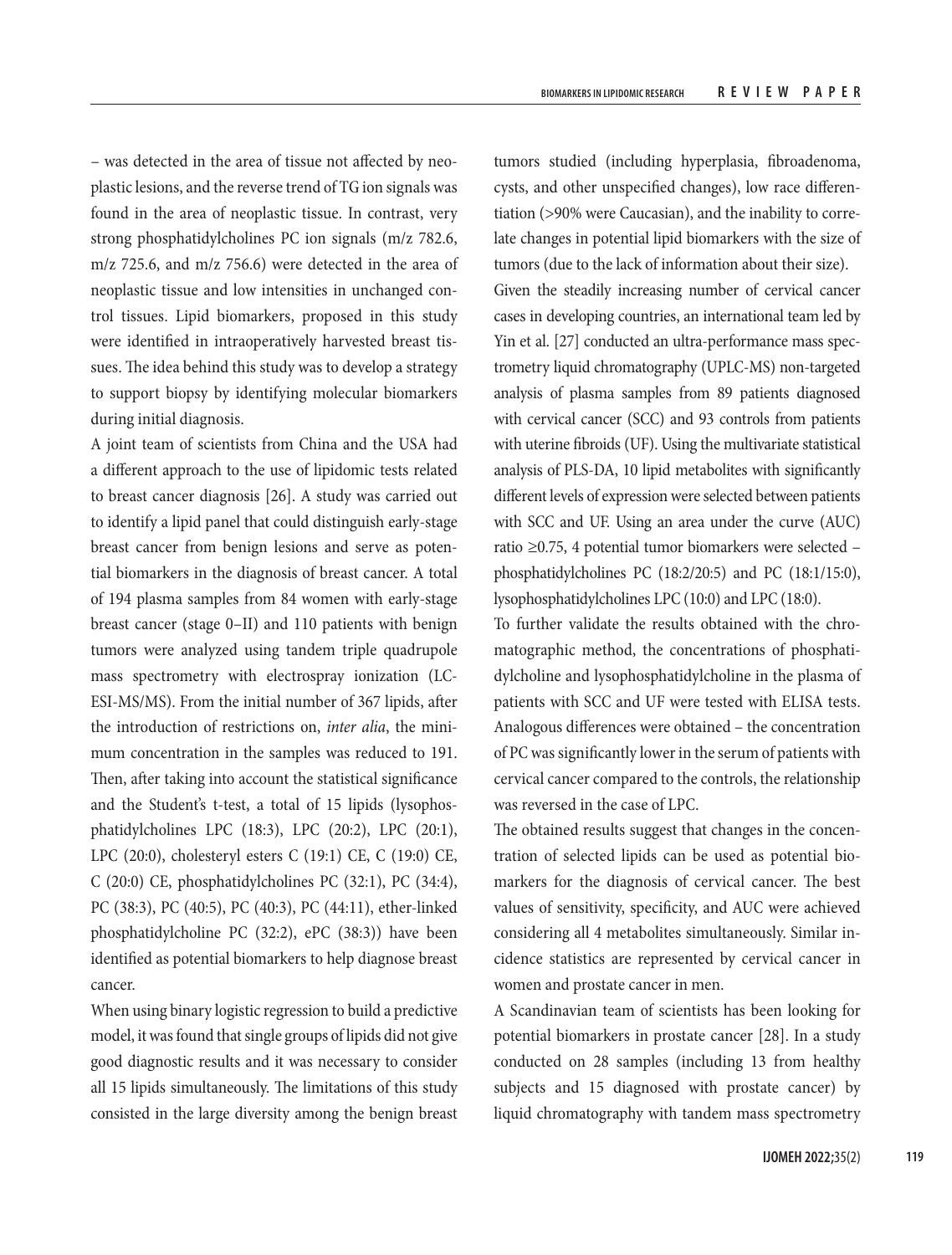(LC-MS/MS), 107 lipids were identified and quantified in urine exosome samples. To verify the repeatability of the method, 2 samples were taken (in 2 consecutive days), tested twice from healthy people. The samples taken showed slight quantitative differences (day-to-day variation) mainly within sphingomyelins and glycosphingolipids. Due to the limitations resulting from the size of the samples, the analysis of 36 lipids based on their concentration in urine exosomes was focused on, thanks to which 9 metabolites differing significantly between the compared groups were selected.

Statistically significant differences were shown for lactosylceramide (LacCer) (d18:1/16:0), phosphatidylserines PS (18:1/18:1) and PS (16:0/18:1). The achieved sensitivity oscillated between 67–53–33%, respectively, which means unsatisfactory diagnostic efficiency of individual lipids. Nevertheless, promising results were obtained by analyzing the combination of the lipids mentioned based on mutual ratios – LacCer (d18:1/16:0):PS (18:1/18:1) and PS (18:0/18:2):PS (18:1/18:1). By creating 2 pairs of metabolites, a sensitivity of 93% and a specificity of 100% were obtained.

In a study published in 2021, Polish scientists [29] confirmed that in the case of prostate cancer, changes in fatty acid concentrations were observed. Non-targeted lipidomic analysis by gas chromatography coupled with mass spectrometry (GC-MS) were used. Formalin-fixed, paraffin-embedded (FFPE) tissue samples from 52 patients were used. Benign prostatic hyperplasia samples  $(N = 50)$ were used as control. Finally, a set of 20 metabolites was obtained and used for statistical analysis. Of these, 11 were selected using one-dimensional statistical analysis. Ultimately, the application of multivariate statistics allowed to distinguish 3 metabolites of linoleic acid, arachidonic acid and oleic acid as the most important for studied samples. An increased level of those fatty acids was observed in the prostate cancer samples. One of the important aspects of the proposed work is the use of samples of histological preparations in lipidomics. In this type of material, the molecular changes associated with cancer development can be followed similarly to fresh tissue, while reducing the challenges of sample availability and storage.

## **Metabolic diseases**

The term "metabolic disease" defines any disorders that cause disturbances in several biochemical processes taking place in the body and the accompanying energy transformations [30]. There is a significant level of error tolerance in metabolic activities – the disease will only occur when the critical enzyme is turned off and there is no competitor to it that could participate in modifying the same molecule [31]. Diabetes is one of the most common metabolic diseases today.

Diabetes mellitus is characterized by chronic hyperglycemia with disturbances in carbohydrate, fat, and protein metabolism resulting from a defect in insulin secretion and/or function. Chronic hyperglycemia is associated with damage, dysfunction, and even failure of many organs, in particular, the eyes, kidneys, nerves, heart, and blood vessels [32,33]. According to a WHO report, in 1980–2014 the number of people suffering from diabetes increased from 108 to 422 million [34]. The World Diabetes Federation predicts that the incidence will reach 700 million by 2045 [35]. The WHO classification of diabetes mellitus distinguishes 3 main types of diabetes: type 1, type 2 and gestational diabetes, as well as other specific types of diabetes.

Type 2 diabetes accounts for 90–95% of all diagnosed diabetes cases. The risk factor of type 2 diabetes is obesity, smoking, unhealthy diet, lack of exercise, a genetic burden. In the early stages of the disease, no insulin is needed, and there are more options for treatment than for type 1, such as the use of drugs, proper diet, and exercise [36].

In 2019, a group of scientists led by Dall et al. [37] presented a breakdown of the costs incurred as a result of health care (USD 302 billion) and reduced professional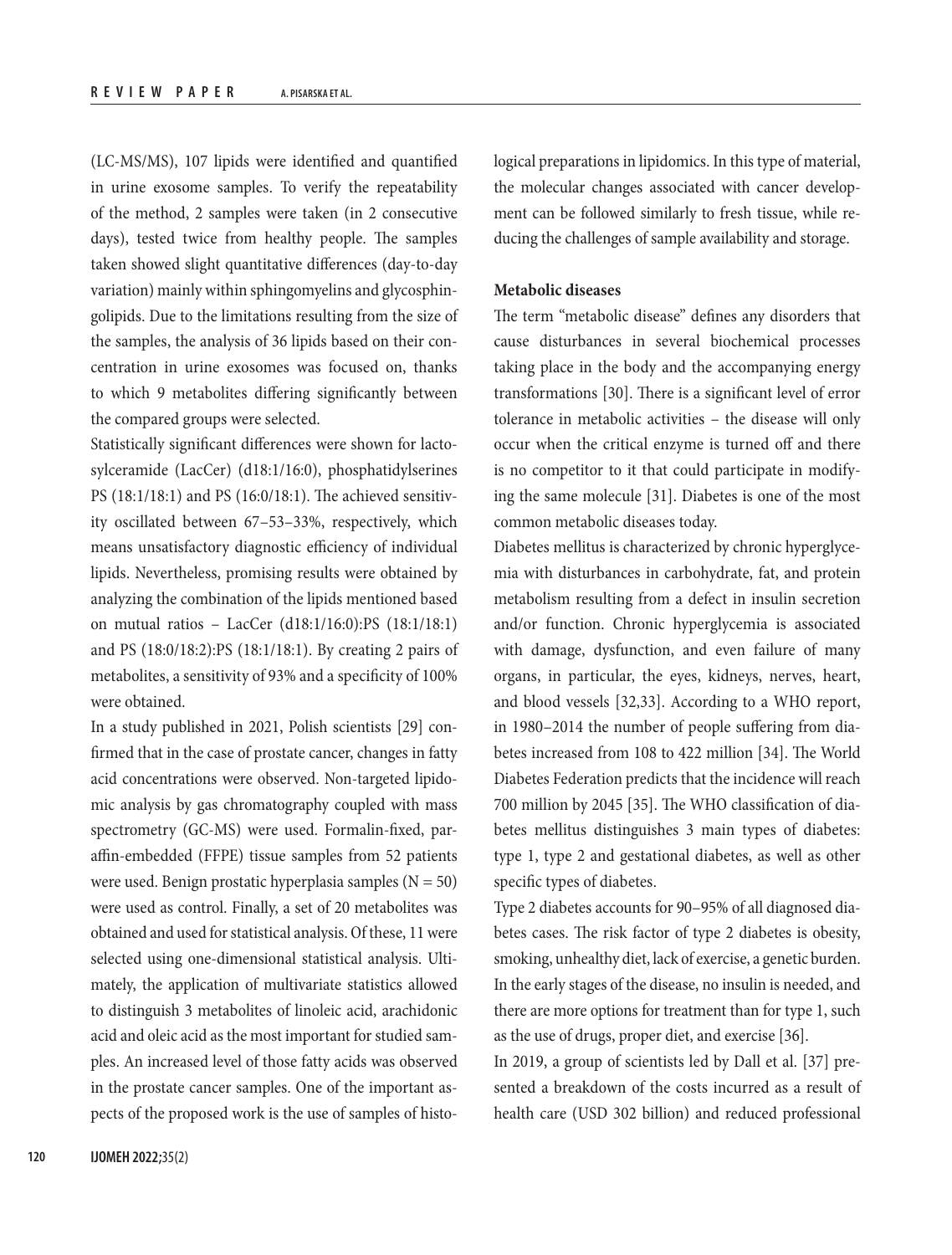| Disease and sample                                   | Lipids and their concentration*                                                                                                                       | Method                    | Reference | Test group                                                                                                                     | Year |
|------------------------------------------------------|-------------------------------------------------------------------------------------------------------------------------------------------------------|---------------------------|-----------|--------------------------------------------------------------------------------------------------------------------------------|------|
| Prediabetes and obesity                              |                                                                                                                                                       |                           |           |                                                                                                                                |      |
| serum                                                | SM (18:0) in prediabetes $\uparrow$<br>LPC (17:0) $\downarrow$<br>LPC (18:1) $\downarrow$<br>LPC (18:2) correlates with BMI $\downarrow$              | LC- and FIA and ESI-MS/MS | 38        | 64 participants                                                                                                                | 2016 |
| Type 2 diabetes risk                                 |                                                                                                                                                       |                           |           |                                                                                                                                |      |
| serum                                                | ratio LPC (18:2):LPE (18:2) 1<br>phospholipid precursors<br>(glycerol-2- and 3-phosphates) ↓<br>LPE (18:2) $\downarrow$                               | GC-TOF-MS and LC-TOF-MS   | 39        | 75 participants<br>(13-year follow-up)                                                                                         | 2019 |
| plasma                                               | 5 biomarkers including<br>LPC (18:1) $\downarrow$                                                                                                     | UPLC-QTOF-MS              | 41        | 108 participants<br>(10-years follow-up)                                                                                       | 2017 |
| Hyperlipidemia<br>associated with<br>type 2 diabetes |                                                                                                                                                       |                           |           |                                                                                                                                |      |
| plasma                                               | 13 glycerophospholipids - 11 1/2 L<br>11 sphingolipids 1<br>9 glycerolipids $-6$ $\uparrow$ /3 $\downarrow$<br>3 prenol lipids 1<br>1 saccharolipid 1 | UPLC-QTOF-MS              | 42        | 79 participants (36 - patients<br>with hyperlipidemia associated<br>with type 2 diabetes; 43 controls)                         | 2021 |
|                                                      | 10 glycerophospholipids 8↑/2↓<br>7 sphingolipids 1<br>3 prenol lipids 1<br>2 glycerolipids $\downarrow$                                               |                           |           | 77 participants (36 - patients<br>with hyperlipidemia associated<br>with type 2 diabetes; 41 patients<br>with type 2 diabetes) |      |

**Table 3.** Candidate for selective biomarkers of diabetes mellitus in articles published after 2016 collected on Pubmed and ScienceDirect in March 2021

ESI-MS/MS – electrospray ionization tandem mass spectrometry; FIA-MS/MS – tandem mass spectrometry with flow injection analysis; GC-TOF-MS – gas chromatography combined with a time-of-flight analyzer and mass spectrometer; LC-MS/MS – liquid chromatography coupled with tandem mass spectrometry; LC-TOF-MS – liquid chromatography combined with a time-of-flight analyzer and mass spectrometer; LPC – lysophosphatidylcholine; LPE – lysophosphatidylethanolamine; SM – sphingomyelin; UPLC-QTOF-MS – quadrupole time-of-flight mass spectrometry analyzer.

\* The levels of potential biomarkers defined as (↓) and (↑) correspondingly represent down- and up-regulation.

activity (USD 102 billion) related to diabetes, based on the example of the United States. The total annual burden of USD 404 billion translates into an additional financial burden of an average of USD 1240 per American. These calculations clearly show the enormous scale of the problem, both from the medical and economic point of view, to be faced. Table 3 presents the potential associations of lipids with prognosis for diabetes.

In 2016, a group of scientists from Spain [38] conducted a study involving 64 people classified into 4 groups in terms of body mass index (BMI) and the risk of developing type 2 diabetes (determined based on fasting plasma glucose and insulin resistance). Forty-five women and 19 men participated in the study, but no significant influence of gender on the results was noticed. AbsolutelDQ® 180 Kit, liquid chromatography coupled with LC-MS/MS,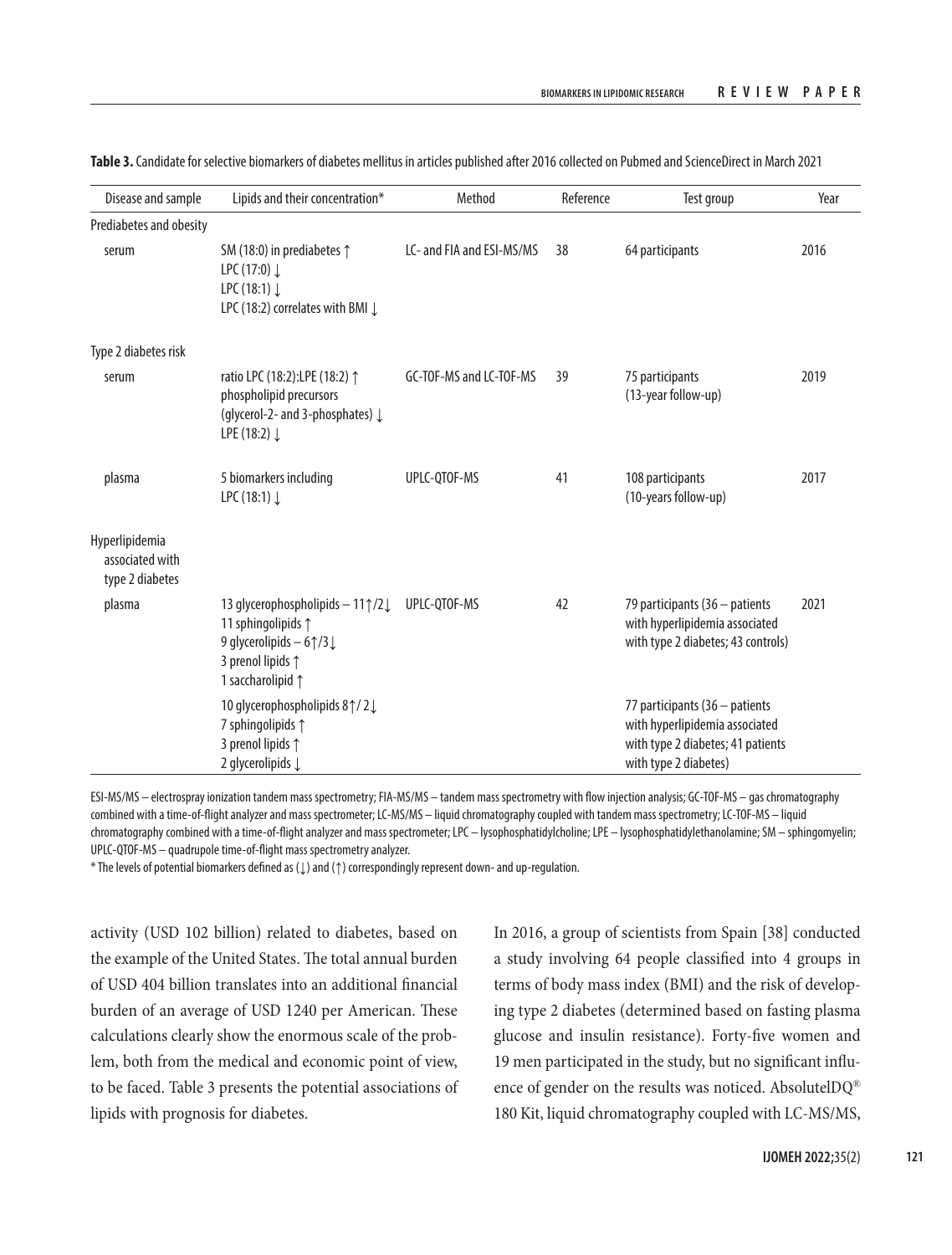and tandem mass spectrometry with flow injection analysis (FIA-MS/MS) were used in the work. The remaining metabolites (beyond the detectability of the AbsolutelDQ® 180 Kit) were quantified by electrospray ionization tandem mass spectrometry (ESI-MS/MS).

After introducing statistical limitations (metabolites below the quantification limit set at 25% and with high analytical variability in relation to replicates, >25%, were rejected), 246 metabolites were taken into account for further analysis. The altered concentrations of the 3 lysophosphaditylcholine, LPC (17:0), LPC (18:1), and LPC (18:2), were strongly negatively correlated with BMI, and thus these compounds are the specific metabolites associated with morbid obesity but not with prediabetes. Higher level of sphingomyelin SM (18:0) and lower of SM (18:1) in prediabetic patients were confirmed to be candidate for the selective markers of prediabetes. However, increased concentration of several forms of ceramides (C17, d18:1/18:0) and dihydroceramides (C20:0, C22:0, C24:1) were selected as putative metabolic markers of obesity and pre-diabetes. Selected metabolites analyzed together as 1 complex potential biomarker achieved an error in the correct classification of people >53%. By considering obesity and pre-diabetes separately, predictability improved significantly, especially in morbid obesity.

Other potential biomarkers were proposed in 2019 [39] based on a 13-year prospective cohort study in black women in southern Africa with normal glucose tolerance. Ultimately, 75 women participated in the study, 20 of whom developed type 2 diabetes, 27 had impaired glucose tolerance, and 28 were still normal glucose tolerant. Metabolic analyzes were performed using gas and liquid chromatography combined with a time-offlight analyzer and mass spectrometer (GC-TOF-MS and LC-TOF-MS in positive and negative ion mode). The combination of these 2 techniques allowed the detection of >1000 putative metabolites in serum samples, of which 252 were identified and classified. Before diagnosis, the group who later developed type 2 diabetes had a lower concentration of LPE (18:2), a higher ratio of LPC concentrations (18:2) to LPE (18:2), and lower concentrations of phospholipid precursors (glycerol-2 and 3-phosphates), compared to the group with normal glucose tolerance.

Similar observations were made in the 2012 study [40], where a reduced LPC (18:2) was the marker of both prediabetes and type 2 diabetes in the 2 KORA and EPIC cohorts, which included Caucasians.

The creation of a panel of biomarkers for the development of type 2 diabetes was also aimed at a study published in 2017 [41] in which 108 subjects with established pre-diabetes were followed for 10 years for either developed diabetes or regression to normal glucose regulation. Non-targeted analysis of fasting plasma samples using UPLC-QTOF-MS was used. Among the subjects, 68 subjects remained pre-diabetic, 20 subjects had a regression to the state of normal glucose tolerance, and the same number of subjects developed diabetes. At baseline, there were no significant differences (including age, gender, body mass index, general health, and blood glucose levels) between study participants. In the final stage of the study, differences in 3 parameters were observed: fasting glucose concentration after 2 h in the test of glucose load and the concentration of glycosylated hemoglobin (HbA<sub>1c</sub>). Based on the obtained data, 23 and 22 compounds were selected, respectively, involved in biochemical metabolic pathways of high statistical significance related to regression to normal glucose tolerance or the development of diabetes mellitus. The key to this study was the selection and combination of specific biomarkers to establish a non-invasive and accurate method of predicting prognosis before developing diabetes.

After taking into account the statistical analysis, 5 biomarkers were selected, including amino acid and lipid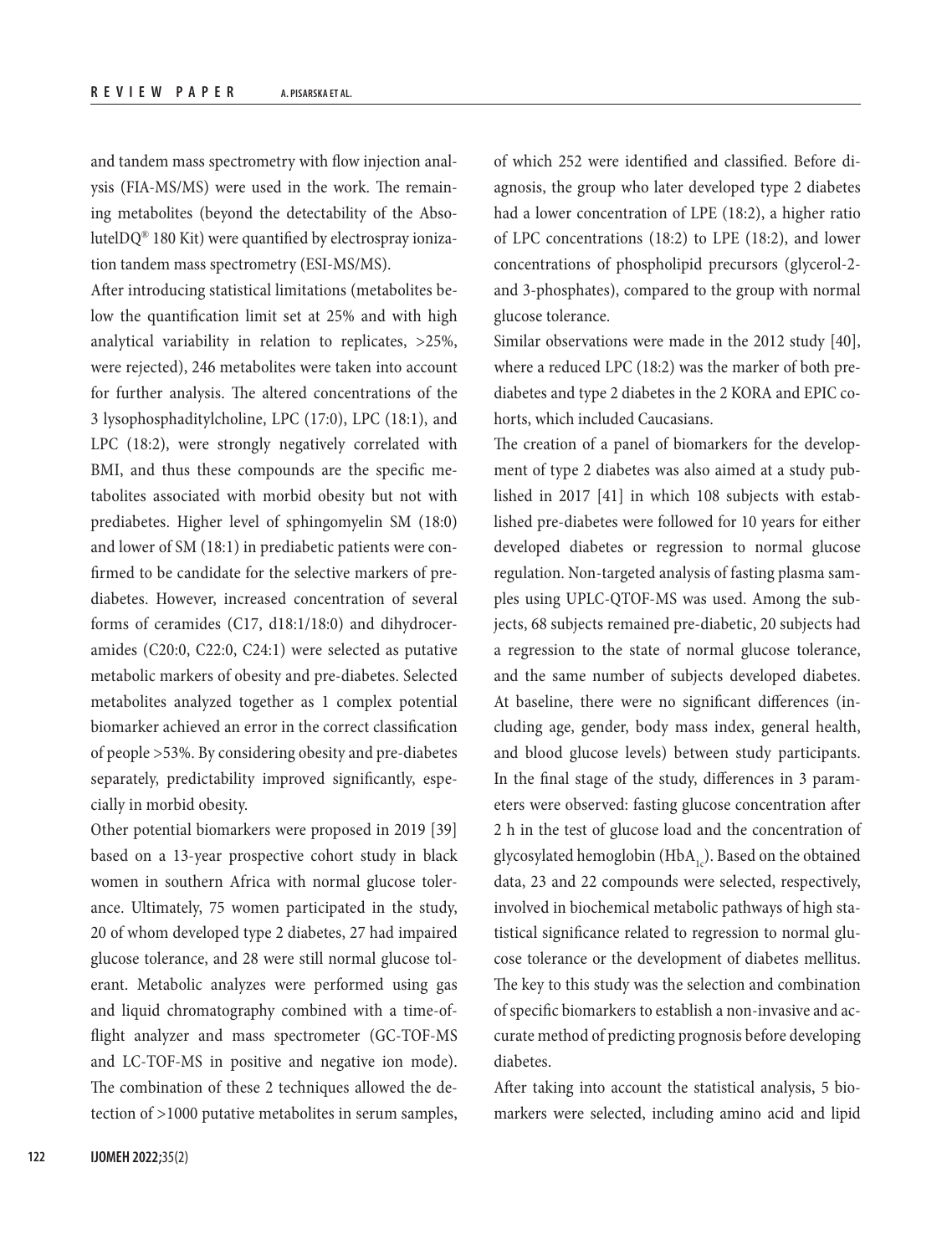metabolites, the combination of which can be used to predict the development of diabetes – isovaleric aldehyde, linoleic acid, LPC (18:1), 2-pyrroloylglycine, dityrosine, and 20-hydroxy-leukotriene E4, LPC (20:4), 5-methoxytryptamine, endomorphine-1, LPC (20:3) as markers of return to normal glucose tolerance.

Scientists from the University of Zhengzhou (China) [42] used non-targeted lipidomic to study the differences in lipid profiles between 3 groups:

- patients with hyperlipidemia associated with type 2 diabetes (T2D HL)  $(N = 36)$ ,
- patients with type 2 diabetes T2D ( $N = 41$ ),
- healthy people ( $N = 43$ ).

For this purpose, ultra-performance liquid chromatography was used in conjunction with a quadrupole timeof-flight mass spectrometry analyzer (UPLC-QTOF/ MS) for plasma analysis. While processing the results, the PCA analysis and the OPLS-DA analysis were used. Compared with the healthy control group, 37 lipids were significantly altered in the T2D HL group, and when compared with the T2D group, 22 lipids were significantly altered in the T2D HL group. Of all the lipid categories detected, which included sphingolipids, glycerolipids, glycerophospholipids, prenol lipids and the largest proportion in both groups accounted for sphingolipids and glycerophospholipids. In the T2D HL group compared to healthy controls 32 lipids showed higher concentration and only 3 glycerolipids and 2 glycerophospholipids showed lower concentration. Similarly, in T2D HL group compared to T2D group, 18 lipids showed higher concentration, 2 glycerolipids and 2 glycerophospholipids had lower concentration. The identified lipids may provide a deeper understanding of lipid metabolic changes and the relevant metabolic pathway of type 2 diabetes-related hyperlipidemia, which may be useful for improving the risk prediction of this condition.

The above summaries (Tables 1–3) show how the monitoring of the concentrations of individual lipids or their mutual relations can contribute to the identification of potential disease biomarkers. Despite the challenges that undoubtedly include an individual course of the disease, a huge variety of lipid compounds present in body fluids, or laborious preparation of samples preceding the analysis process, advances in the field of lipidomics open the door to more accurate and precise diagnosis of diseases.

# **CONCLUSIONS**

Despite being a young technique, lipidomics is a powerful tool in biomedical sciences. Its main advantage is showing the mechanisms responsible for pathological conditions in the body, which results from the very nature of this field – comprehensive analysis (identification and quantification) of hundreds of types of lipids. However, like any emerging field, lipidomics has barriers that scientists around the world are just learning to overcome. They include, among others the amount and complexity of known lipids, the difficulty of applying a uniform preparation to such a numerous group of compounds that differ in terms of physicochemical properties, or the need to implement computational bioinformatics. The answers to these needs are numerous initiatives, such as the LipidMaps, LipidBlast, LipidBank platforms containing data on lipids (e.g., their structures or properties) and organizations associating scientists such as the International Lipidomics Society (ILS), whose aim is to promote lipidomics and global cooperation for the development of this technique.

The examples of lipidomics application presented in this publication are only a few of the possibilities of this technique. As potential possibilities have already been discovered, the next step for the research community is to work on standardization of the approach to lipidomic research and to develop bioinformatics methods that allow efficient processing and analysis of large amounts of data generated in this technique.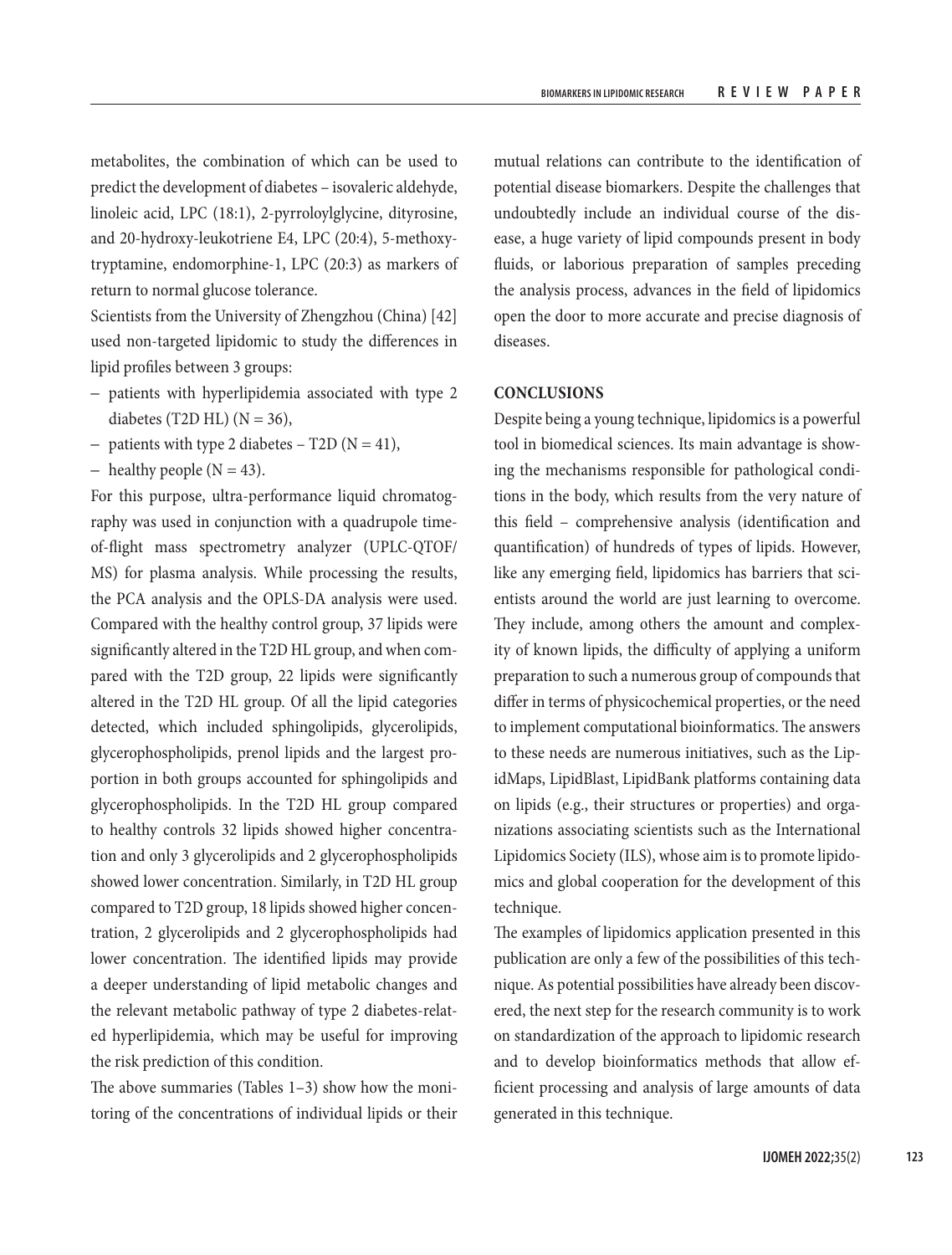#### **REFERENCES**

- 1. Spener F, Lagarde M, Géloên A, Record M. What is lipidomics? Eur J Lipid Sci Technol. 2003;105(9):481–2. [https://](https://doi.org/10.1002/ejlt.200390101) [doi.org/10.1002/ejlt.200390101.](https://doi.org/10.1002/ejlt.200390101)
- 2. Fahy E, Subramaniam S, Murphy RC, Nishijima M, Raetz CRH, Shimizu T, et al. Update of the LIPID MAPS comprehensive classification system for lipids. J Lipid Res. 2009;50(Suppl.): 9–14. [https://doi.org/10.1194/jlr.R800095-JLR200.](https://doi.org/10.1194/jlr.R800095-JLR200)
- 3. Benjamins JA, Murphy EJ, Seyfried TN. Lipids. In: Brady ST, Siegel GJ, Albers RW, Price DL, editors. Basic Neurochemistry. Eighth Edi. New York: American Society for Neurochemistry; 2012. p. 81–100.
- 4. Antonelli L, Guarracino MR, Maddalena L, Sangiovanni M. Integrating imaging and omics data: A review. Biomed Signal Process Control. 2019;52:264–80. [https://doi.org/10.](https://doi.org/10.1016/j.bspc.2019.04.032) [1016/j.bspc.2019.04.032.](https://doi.org/10.1016/j.bspc.2019.04.032)
- 5. Kishimoto K, Urade R, Ogawa T, Moriyama T. Nondestructive quantification of neutral lipids by thin-layer chromatography and laser-fluorescent scanning: Suitable methods for "lipidome" analysis. Biochem Biophys Res Commun. 2001; 281(3):657–62.<https://doi.org/10.1006/bbrc.2001.4404>.
- 6. Agatonovic-Kustrin S, Morton DW, Smirnov V, Petukhov A, Gegechkori V, Kuzina V, et al. Analytical Strategies in Lipidomics for Discovery of Functional Biomarkers from Human Saliva. Dis Markers. 2019. [https://doi.org/10.1155/](https://doi.org/10.1155/2019/6741518) [2019/6741518](https://doi.org/10.1155/2019/6741518).
- 7. Hewelt-Belka W, Kot-Wasik A, Namieśnik J. Chemia analityczna w lipidomice. Anal Nauk i Prakt. 2014;1:4–12. Polish.
- 8. Han X, Yang K, Gross RW. Multi-dimensional mass spectrometry-based shotgun lipidomics and novel strategies for lipidomic analyses. Mass Spectrom Rev. 2012;31(1):134–78. [https://doi.org/10.1002/mas.20342.](https://doi.org/10.1002/mas.20342)
- 9. Isaac G, Jeannotte R, Esch SW, Welti R. New mass-spectrometry-based strategies for lipids. In: Setlow JK, editor. Genetic engineering. Boston, MA: Springer US; 2007. p. 129–57. [https://doi.org/10.1007/978-0-387-34504-8\\_8.](https://doi.org/10.1007/978-0-387-34504-8_8)
- 10. World Health Organization [Internet]. 2018 [cited 2020 Oct 28]. The top 10 causes of death. Available from: [https://](https://www.who.int/news-room/fact-sheets/detail/the-top-10-causes-of-death)

[www.who.int/news-room/fact-sheets/detail/the-top-10](https://www.who.int/news-room/fact-sheets/detail/the-top-10-causes-of-death) [causes-of-death.](https://www.who.int/news-room/fact-sheets/detail/the-top-10-causes-of-death)

- 11. Bikbov B, Purcell CA, Levey AS, Smith M, Abdoli A, Abebe M, et al. Global, regional, and national burden of chronic kidney disease, 1990–2017: a systematic analysis for the Global Burden of Disease Study 2017. Lancet. 2020;395:709–33. [https://doi.org/10.1016/S0140-6736\(20\)30045-3.](https://doi.org/10.1016/S0140-6736(20)30045-3)
- 12. National Institute of Diabetes and Digestive and Kidney Diseases [Internet]. 2016 [cited 2020 Oct 28]. Kidney Disease Statistics for the United States. Available from: [https://](https://www.niddk.nih.gov/health-information/health-statistics/kidney-disease) [www.niddk.nih.gov/health-information/health-statistics/](https://www.niddk.nih.gov/health-information/health-statistics/kidney-disease) [kidney-disease](https://www.niddk.nih.gov/health-information/health-statistics/kidney-disease).
- 13. Elshahat S, Cockwell P, Maxwell AP, Griffin M, O'Brien T, O'Neill C. The impact of chronic kidney disease on developed countries from a health economics perspective: A systematic scoping review. PLoS One. 2020;15(3):1–19. [https://](https://doi.org/10.1371/journal.pone.0230512) [doi.org/10.1371/journal.pone.0230512](https://doi.org/10.1371/journal.pone.0230512).
- 14. Afshinnia F, Rajendiran TM, Karnovsky A, Soni T, Wang X, Xie D, et al. Lipidomic Signature of Progression of Chronic Kidney Disease in the Chronic Renal Insufficiency Cohort. Kidney Int Reports. 2016;1(4):256–68. [https://doi.org/10.](https://doi.org/10.1016/j.ekir.2016.08.007) [1016/j.ekir.2016.08.007](https://doi.org/10.1016/j.ekir.2016.08.007).
- 15. Chen H, Chen L, Liu D, Chen DQ, Vaziri ND, Yu XY, et al. Combined Clinical Phenotype and Lipidomic Analysis Reveals the Impact of Chronic Kidney Disease on Lipid Metabolism. J Proteome Res. 2017;16(4):1566–78. [https://doi.](https://doi.org/10.1021/acs.jproteome.6b00956) [org/10.1021/acs.jproteome.6b00956](https://doi.org/10.1021/acs.jproteome.6b00956).
- 16. Duranton F, Laget J, Gayrard N, Saulnier-Blache JS, Lundin U, Schanstra JP, et al. The CKD plasma lipidome varies with disease severity and outcome. J Clin Lipidol. 2019;13: 176–85.<https://doi.org/10.1016/j.jacl.2018.07.010>.
- 17. Afshinnia F, Rajendiran TM, Soni T, Byun J, Wernisch S, Sas KM, et al. Impaired B-oxidation and altered complex lipid fatty acid partitioning with advancing CKD. J Am Soc Nephrol. 2018;29(1):295–306. [https://doi.org/10.1681/](https://doi.org/10.1681/ASN.2017030350) [ASN.2017030350](https://doi.org/10.1681/ASN.2017030350).
- 18. Kordalewska M, Macioszek S, Wawrzyniak R, Sikorska-Wiśniewska M, Śledziński T, Chmielewski M, et al. Multiplat-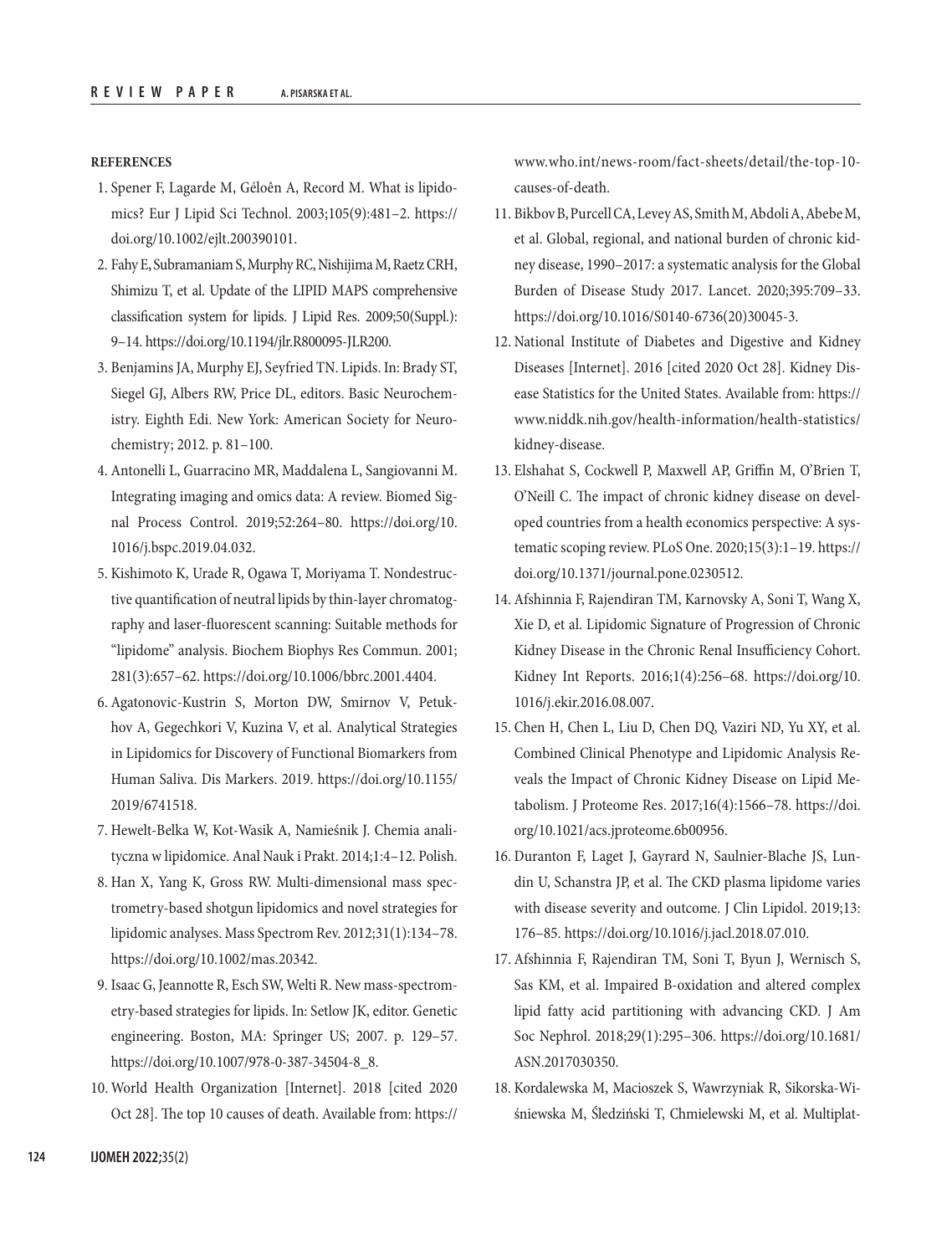form metabolomics provides insight into the molecular basis of chronic kidney disease. J Chromatogr B. 2019;1117:49–57. <https://doi.org/10.1016/j.jchromb.2019.04.003>.

- 19. Ferlay J, Colombet M, Soerjomataram I, Mathers C, Parkin DM, Piñeros M, et al. Estimating the global cancer incidence and mortality in 2018: GLOBOCAN sources and methods. Int J Cancer. 2019;144(8):1941–53. [https://doi.org/](https://doi.org/10.1002/ijc.31937) [10.1002/ijc.31937](https://doi.org/10.1002/ijc.31937).
- 20. Pilleron S, Soto‐Perez‐de‐Celis E, Vignat J, Ferlay J, Soerjomataram I, Bray F, et al. Estimated global cancer incidence in the oldest adults in 2018 and projections to 2050. Int J Cancer. 2020;148(3):601–8.<https://doi.org/10.1002/ijc.33232>.
- 21. Yu Z, Chen H, Ai J, Zhu Y, Li Y, Borgia JA, et al. Global lipidomics identified plasma lipids as novel biomarkers for early detection of lung cancer. Oncotarget. 2017;8(64):107899– 906. [https://doi.org/10.18632/oncotarget.22391.](https://doi.org/10.18632/oncotarget.22391)
- 22. Ros-Mazurczyk M, Jelonek K, Marczyk M, Binczyk F, Pietrowska M, Polanska J, et al. Serum lipid profile discriminates patients with early lung cancer from healthy controls. Lung Cancer. 2017;112:69–74. [https://doi.org/10.1016/j.lung](https://doi.org/10.1016/j.lungcan.2017.07.036) [can.2017.07.036](https://doi.org/10.1016/j.lungcan.2017.07.036).
- 23. Noreldeen HAA, Du L, Li W, Liu X, Wang Y, Xu G. Serum lipidomic biomarkers for non-small cell lung cancer in nonsmoking female patients. J Pharm Biomed Anal. 2020; 185:113220. <https://doi.org/10.1016/j.jpba.2020.113220>.
- 24. Lee G Bin, Lee JC, Moon MH. Plasma lipid profile comparison of five different cancers by nanoflow ultrahigh performance liquid chromatography-tandem mass spectrometry. Anal Chim Acta. 2019;1063:117–26. [https://doi.](https://doi.org/10.1016/j.aca.2019.02.021) [org/10.1016/j.aca.2019.02.021](https://doi.org/10.1016/j.aca.2019.02.021).
- 25. Cho YT, Su H, Chiang YY, Shiea J, Yuan SSF, Hung WC, et al. Fine Needle Aspiration Combined With Matrix-assisted Laser Desorption Ionization Time-of-Flight/Mass Spectrometry to Characterize Lipid Biomarkers for Diagnosing Accuracy of Breast Cancer. Clin Breast Cancer. 2017;17(5):373– 81. [https://doi.org/10.1016/j.clbc.2017.04.014.](https://doi.org/10.1016/j.clbc.2017.04.014)
- 26. Chen X, Chen H, Dai M, Ai J, Li Y, Mahon B, et al. Plasma lipidomics profiling identified lipid biomarkers in

distinguishing early-stage breast cancer from benign lesions. Oncotarget. 2016;7(24):36622–31. [https://doi.org/10.](https://doi.org/10.18632/oncotarget.9124) [18632/oncotarget.9124.](https://doi.org/10.18632/oncotarget.9124)

- 27. Yin M, Tan S, Li X, Hou Y, Cao G, Li K, et al. Identification of phosphatidylcholine and lysophosphatidylcholine as novel biomarkers for cervical cancers in a prospective cohort study. Tumor Biol. 2016;37:5485–92. [https://doi.org/](https://doi.org/10.1007/s13277-015-4164-x) [10.1007/s13277-015-4164-x](https://doi.org/10.1007/s13277-015-4164-x).
- 28. Skotland T, Ekroos K, Kauhanen D, Simolin H, Seierstad T, Berge V, et al. Molecular lipid species in urinary exosomes as potential prostate cancer biomarkers. Eur J Cancer. 2017; 70:122–32. https://doi.org/10.1016/j.ejca.2016.10.011
- 29. Buszewska-Forajta M, Raczak-Gutknecht J, Artymowicz M, Wesołowski W, Buczkowski K, Iżycka-Świeszewska E, et al. The potential role of fatty acids in prostate cancer determined by GC–MS analysis of formalin-fixed paraffin-embedded tissue samples. J Pharm Biomed Anal. 2021;196. <https://doi.org/10.1016/j.jpba.2021.113907>.
- 30. Encyclopædia Britannica. [Internet]. 2019 [cited 2020 Oct 30]. Enns G. Metabolic disease. Available from: https:// www.britannica.com/science/metabolic-disease3907
- 31. National Center for Biotechnology Information. [Internet]. [cited 2020 Oct 30]. Nutritional and Metabolic Diseases.Available from:<https://www.ncbi.nlm.nih.gov/books/NBK22259/>.
- 32. Araszkiewicz A, Bandurska-Stankiewicz E, Budzyński A, Cypryk K, Czech A, Czupryniak L, et al. 2019 Guidelines on the management of diabetic patients. A position of Diabetes Poland. Clin Diabetol. 2019;8(1):1–95. [https://doi.org/](https://doi.org/10.5603/dk.2019.0001) [10.5603/dk.2019.0001.](https://doi.org/10.5603/dk.2019.0001)
- 33. Drągowski P, Czyżewska U, Cekała E, Lange P, Zadykowicz R, Sójka A, et al. Diabetes As a Social and Economic Problem. Pol Przegląd Nauk o Zdrowiu. 2014;2(39):163–6. Polish.
- 34. World Health Organization. [Internet]. 2020 [cited 2020 Oct 28]. Diabetes. Available from: [https://www.who.int/](https://www.who.int/news-room/fact-sheets/detail/diabetes) [news-room/fact-sheets/detail/diabetes.](https://www.who.int/news-room/fact-sheets/detail/diabetes)
- 35. International Diabetes Federation. IDF DIABETES ATLAS 9th edition 2019 Global Fact Sheet. International Diabetes Federation Diabetes Atlas, Ninth Edition 2019.